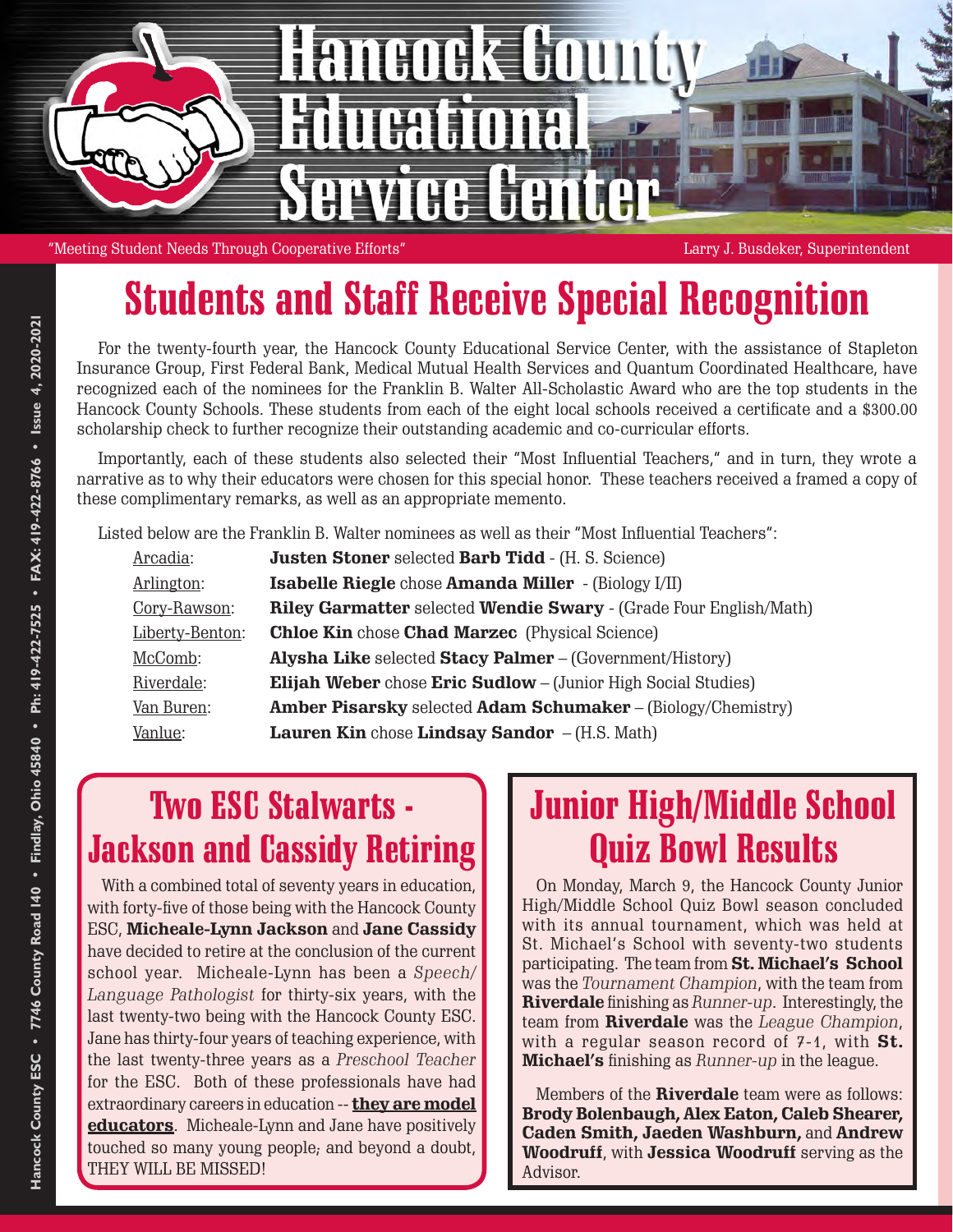Hancock County Educational Service Center

# 2019/2020 - Another Productive Year at the Hancock County ESC

As the current challenging school year comes to a close, it is an appropriate time to once again review the progress the ESC has made towards accomplishing its "Top Six Objectives" for 2019-2020.

1. To continue to enhance the **services** that are provided to **special needs** students, and their parents, in the local school systems.

- *Initiated a new special needs .5 preschool program at Vanlue.*
- *Implemented a new IEP platform, IEP Anywhere.*
- *Employed a "Teacher on Special Assignment" to provide valuable assistance to the school psychologists.*
- *Provided "The Foundation and Root of Special Education" county-wide training for special needs personnel through the SST.*
- *Provided SOLE (Self-Organized Learning Environment) training on new teaching strategies and differentiation.*
- *Provided 60+ hours of professional development to the classroom/teacher aides during the pandemic school closure.*

#### 2. To provide relevant **general education services**, with an emphasis on professional development, course of study/curriculum revision, and technical assistance.

- *Significantly assisted the OIP (Ohio Improvement Process) at Arcadia under the direction of* **Chelsea Bodnarik***.*
- *Provided comprehensive gifted testing services, as well as gifted training for teachers.*
- *Provided PBL/STEM professional development opportunity with Todd Stanley.*
- *Offered required OTES 2.0 Training through a certified OTES trainer,* **Tim Bodnarik***, who has received a \$8,076 Training Grant.*
- *Developed an extensive list of resources for teachers to utilize during the pandemic shutdown.*
- *Completed assessment development and non-negotiable checklists for the MD units.*
- *Developed K-5 writing benchmarks at Riverdale.*
- *Provided professional development on unpacking standards and alignment to middle school teachers.*
- *Provided OTES support with SLO assessment development and approval committees.*
- *Completed State Assessment item analysis with Arcadia and Riverdale.*

### 3. To develop pertinent countywide **resource materials/programs**.

- *Operated the Hancock County Business Advisory Council on behalf of the local schools as per statutory requirements.*
- *Continued Hancock Gifted United programming, as well as extended gifted services to more students.*
- *Reorganized the Hancock County Alternative/Digital School to continue to meet the needs of at-risk and non-traditional students.*
- *Provided Medication Administration Training and Emergency Medication Review Class through Hancock Public Health.*
- *Participated actively in the PBIS (Positive Behavioral Interventions and Supports) training and implementation.*
- *Offered a relevant book study on "Hacking School Discipline."*
- *Provided QPR (Question, Persuade, and Refer) training, an emergency mental health intervention for suicidal persons.*
- *Offered the training, "How Full is Your Cup?" by Tera Viola, the Director of the Autism Life Center.*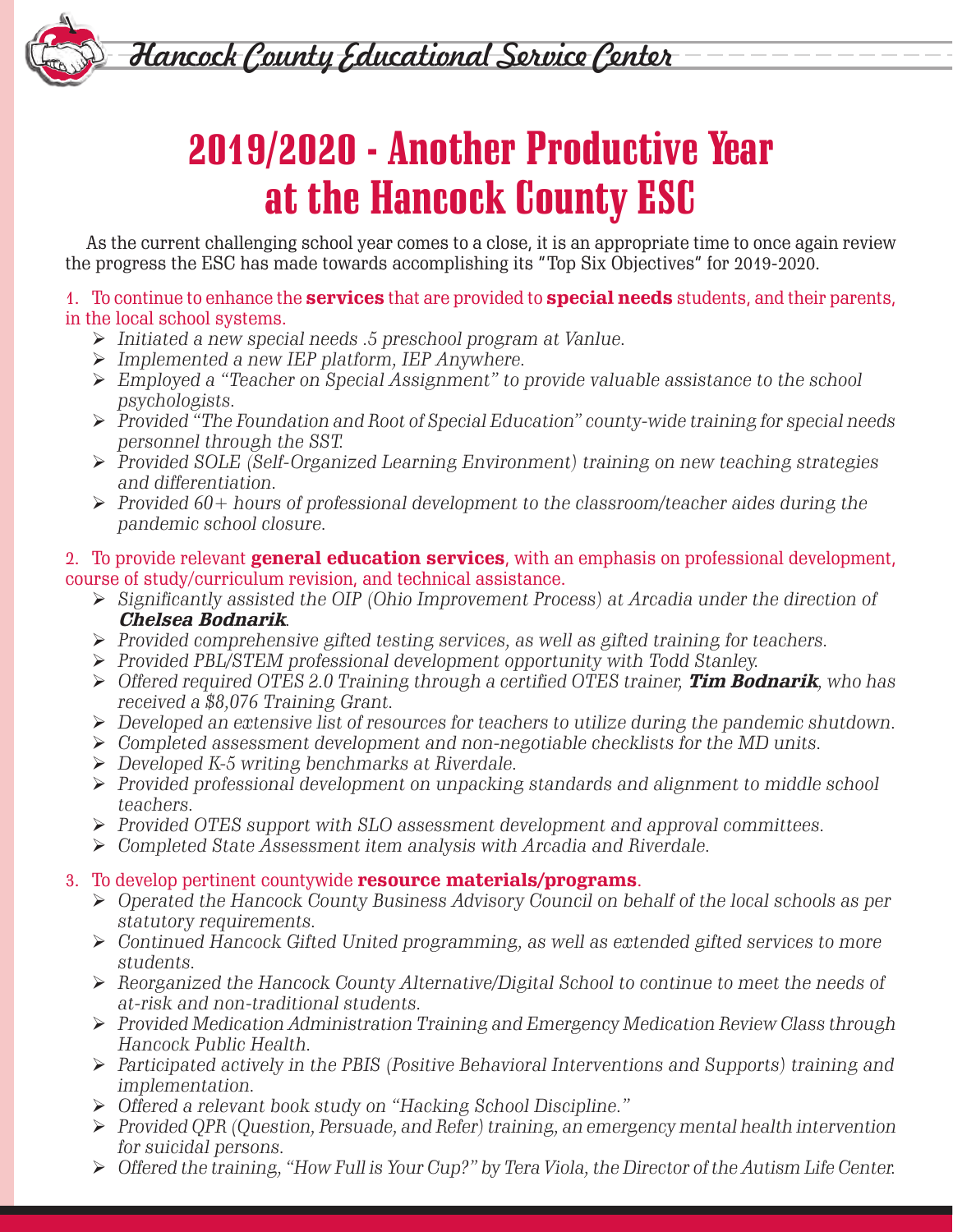Meeting Student Needs Jhrough Cooperative Efforts

- *Continued to coordinate the Resident Educator Program for 56 teachers who are in their first year of teaching and facilitated the Resident Educator Summative Assessment for eighteen of these teachers.*
- *Provided Trauma Informed Care The Basic Training.*
- *Provided Ohio State Test Preparation professional development through NWOET.*
- *Assisted in planning the eighth grade Manufacturing Days, Hancock County Student Showcase Art Exhibit, High School Math Competition, and High School Senior Safety Expo.*

4. To maintain and strengthen the **educational partnerships** with the Findlay City Schools, Findlay Digital Academy, St. Michael's School, the Millstream Career Center, the Blanchard Valley Center/DD, The University of Findlay, Bowling Green State University, and Owens Community College.

- *Continued to provide office space and in-kind assistance to the Director of the Hancock Literacy.*
- *Maintained mutually advantageous employment arrangements with the Findlay City Schools, St. Michael's Catholic School, and Findlay Digital Academy.*
- *Served on numerous scholarship selection committees through The Community Foundation.*
- *Provided CPI (Crisis Prevention Institute) training to Blanchard Valley Center.*
- *Expanded the student teaching placement process of a "student teacher draft" to include six university partners.*
- *Collaborated with the Findlay City Schools and the Wood County ESC to provide "Ethics of Scientific Thinking" professional development to the school psychologists.*

#### 5. To build upon **community collaborations**, such as the Family-Children First Council, The Findlay-Hancock County Community Foundation, the United Way of Hancock County, the Hancock County Sheriff's Office, Findlay Rotary Club, and the Challenged Champions Equestrian Center.

- *Continued to fulfill the administrative responsibilities for the Marie Berry Scholarship Fund.*
- *Continued to collaborate with the Raise-The-Bar workforce initiative.*
- *Maintained the partnership with The Community Foundation and United Way of Hancock County to offer preschool programming to students with financial need.*
- *Became a member of the Hancock County Safe Communities Coalition and the Traffic Fatality Review Committee.*
- *Lauri Cedar participated in the inaugural System of Care Leadership Academy.*
- *Participated in Letters to Veterans for Flag City Honor Flight through the Hancock Historical Museum.*
- *Represented on the Hancock County Art and Heritage Council.*
- *Expanded ESC collaboration with ADAMHS by being represented on the Community Partnership Committee, The Opiate Task Force Committee, and the Community Awareness Committee.*
- *Served on the Hancock County Transportation Coalition.*
- *Provided support in community grant planning and implementation (i.e. Prevention Grant, System of Care Grant, and Stitt Grant).*

#### 6. To maintain the ESC's primary commitment to **team building** and **continuous improvement** in all areas of operation, with an emphasis on **cost effectiveness** and **efficiency**.

- *Recognized as a "High Performing ESC" for the fourth consecutive year.*
- *Modified health insurance coverage to Option Plan B for a sizeable savings for both the ESC and the participant.*
- *Increased the premiums for medical, dental, and vision by only 6%.*
- *Converted to the digital format for the monthly meetings of the ESC Governing Board.*
- *Leased approximately 2,000 sq. ft. of additional office/meeting space at the ESC site (north hallway) to accommodate staffing needs, as well as space for the Alternative/Digital School.*
- *Completely revised the ESC Safety Plan.*
- *Began a Workplace Safety initiative through Safe Schools/Vector Solutions for all team members, initiated with blood-borne pathogens and employee safety at work.*